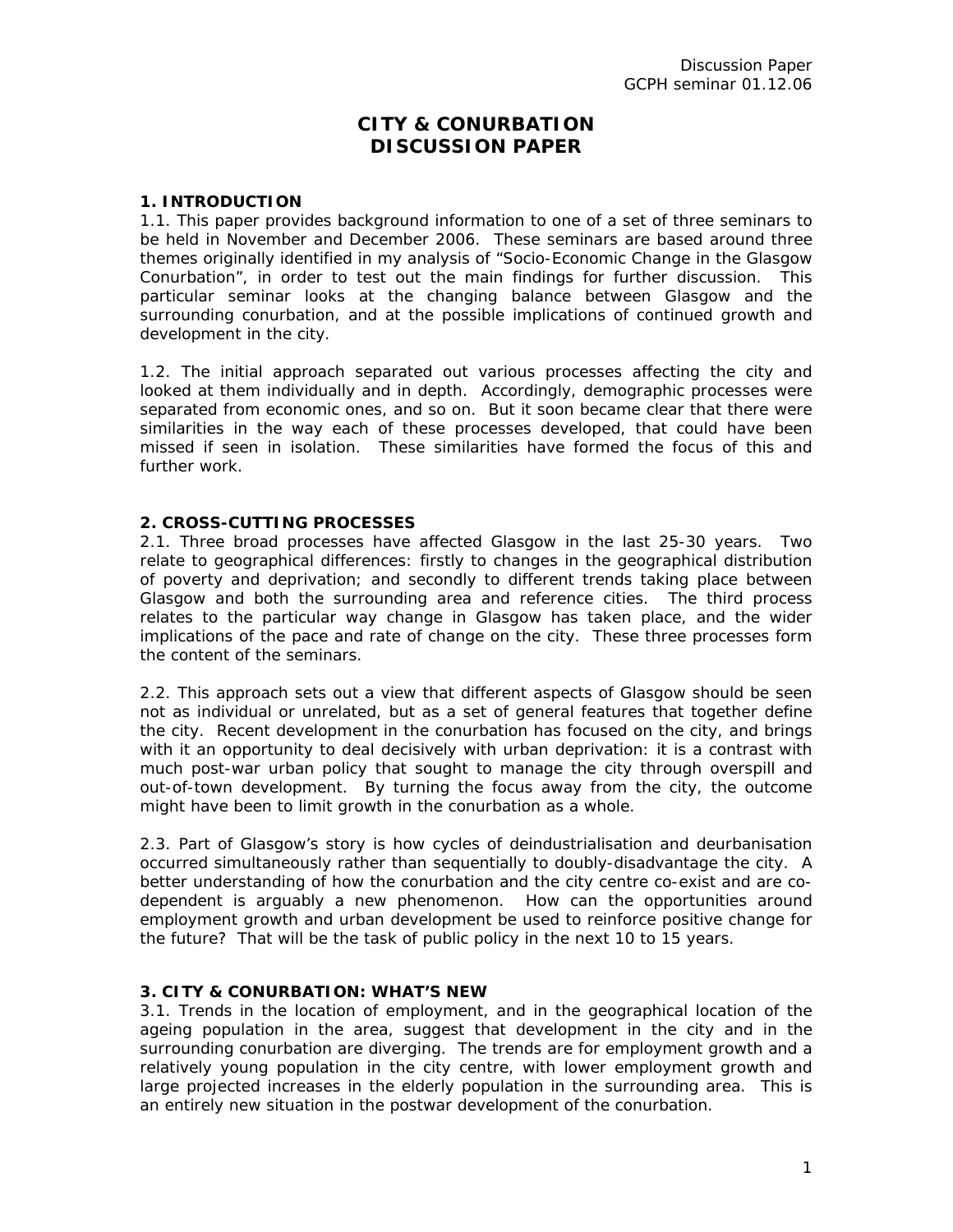3.2. These trends are paralleled by an increased political profile of cities in general, as shown by the Core Cities profile of English cities, and the new Cities Growth Fund in Scotland, to name but two. However, there is no political counterpart to the view that cities underlie regional development, and local government funding through for example the Council Tax still operates to reward suburbanisation. Moreover, the strong cultural and historical identity of many small- and medium-sized towns means that they may find it difficult to accept city-regions led by cities.

## **4. POPULATION PROJECTIONS**

4.1. Population projections to 2024 show that the population of the conurbation will fall from 1.747 million to 1.693 million: a reduction of 3.1%, or 54,000. Glasgow's population is set to fall even faster, from 577,700 to 552,300, a reduction of 4.4% and a population loss of 25,400. While these projections do not take into account inmigration from Eastern Europe, the overall message appears to be that the city's population will decline, or at best stabilise at the present level.

4.2. These projections do not affect all age groups in the same way. While the working-age population is set to decline in Glasgow, from 391,000 to 379,000, as a proportion of the city's population it will increase, from 67.7% to 68.6%. And as a proportion of Scotland's overall working-age population it is set to increase, from 11.8% to 12.1% (+2.5%). For the population aged between 16 and 49 years the increase is even greater, from 12.8% to 13.2% (+3.1%).

4.3. This is in stark contrast with the projected trends in the surrounding part of the conurbation, where the proportion of the population of working age, already lower than in Glasgow, is anticipated to fall even further, from 65.0% to 61.0% (-6.2%). Moreover, the 2024 rate in parts of the conurbation is set to be lower, in East Dunbartonshire at 58.1% (-8.6%), and in East Renfrewshire at 59.1% (-5.6%).

|                         | 2004  | 2010  | 2014  | 2024  | 2004-24  |
|-------------------------|-------|-------|-------|-------|----------|
| Glasgow                 | 67.7% | 69.9% | 70.1% | 68.6% | $+1.3%$  |
| North Lanarkshire       | 65.8% | 65.5% | 64.6% | 62.1% | $-5.6%$  |
| South Lanarkshire       | 65.3% | 65.4% | 64.4% | 61.5% | $-5.8%$  |
| East Dunbartonshire     | 63.6% | 63.8% | 62.7% | 58.1% | $-8.6%$  |
| West Dunbartonshire     | 65.2% | 66.2% | 65.1% | 61.5% | $-5.7\%$ |
| Renfrewshire            | 65.5% | 65.3% | 64.1% | 60.7% | $-7.3%$  |
| East Renfrewshire       | 62.6% | 63.2% | 62.5% | 59.1% | $-5.6%$  |
| Invercivde              | 64.5% | 64.8% | 63.8% | 59.9% | $-7.1%$  |
| Non-Glasgow Conurbation | 65.0% | 65.1% | 64.1% | 61.0% | $-6.2%$  |

4.4. Although Glasgow has low rates of employment linked to worklessness and to a lesser extent higher education, the mere fact that there is an increasing number of people able to participate, relative to the overall population, suggests that in economic terms Glasgow will become more dominant. If a lower proportionate working-age population translates into weaker local economies through a reduction in the amount of available income capable of being spent in the local area, the difference between areas will become even greater. Patterns of in-commuting will shield some areas from the full consequences of these changes, although they will make surrounding areas more dependent on Glasgow than before.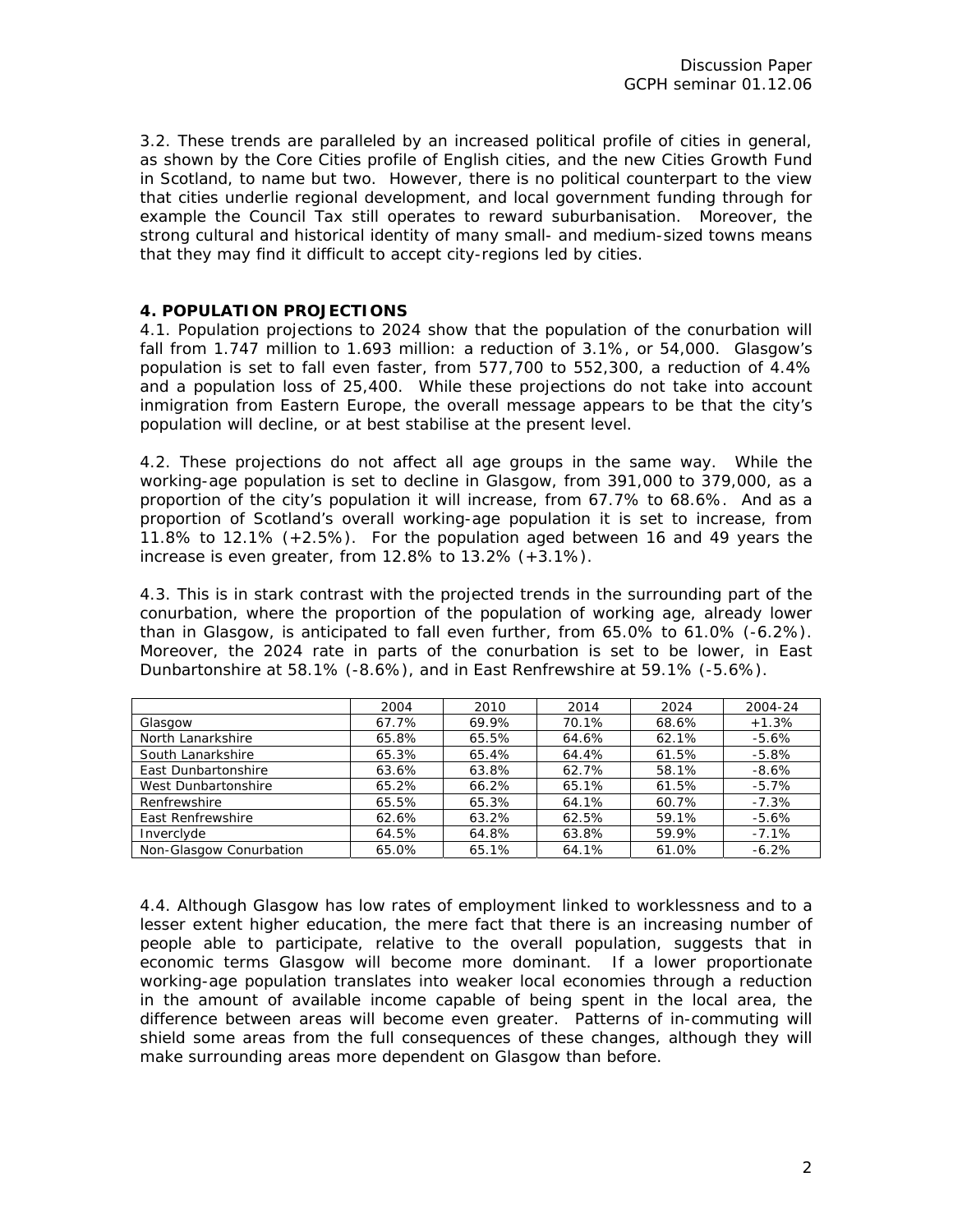4.5. The projection is also that by 2024 the proportion of Glasgow's population aged 65+ (15.7%) will not only be less than the rate in Scotland in 2004 (16.3%), but will also represent an increase of only 4.0% from 2004 compared to an overall Scottish increase of 38.7%. At 43.4%, the surrounding part of the conurbation will have an increase greater than the Scotland rate. In some areas the effect may be even more dramatic: in East Dunbartonshire nearly half the population (47.5%) is set to be aged 50+ in 2024, and there could be more people aged 75+ than in the 65-74 category. This will create spatial differences in the location of services and how they are funded.

## **5. EMPLOYMENT GROWTH**

5.1. Glasgow is at the centre of conurbation and, while there is both in- and outcommuting, provides more jobs for in-commuters than the surrounding area does for out-commuting. Here, the width of the arrows is in proportion to the number of jobs.



5.2. Between 1998 and 2004 the number of jobs in Glasgow increased by 13.3%, more than three-and-a-half times the increase in the surrounding area (3.6%). While the increase in Glasgow was 46,200 the increase in the surrounding area was one-third of this, at around 14,300. Crucially, the overall increase in the surrounding area conceals reductions in the number employed in both Renfrewshire and West Dunbartonshire, of 9.5% and 7.6% respectively. But in spite of this the employment rate in Renfrewshire increased by 2.9% (the rate fell in West Dunbartonshire by 1.9%), suggesting that in Renfrewshire commuting patterns conceal a weak local economy, in terms of employment growth.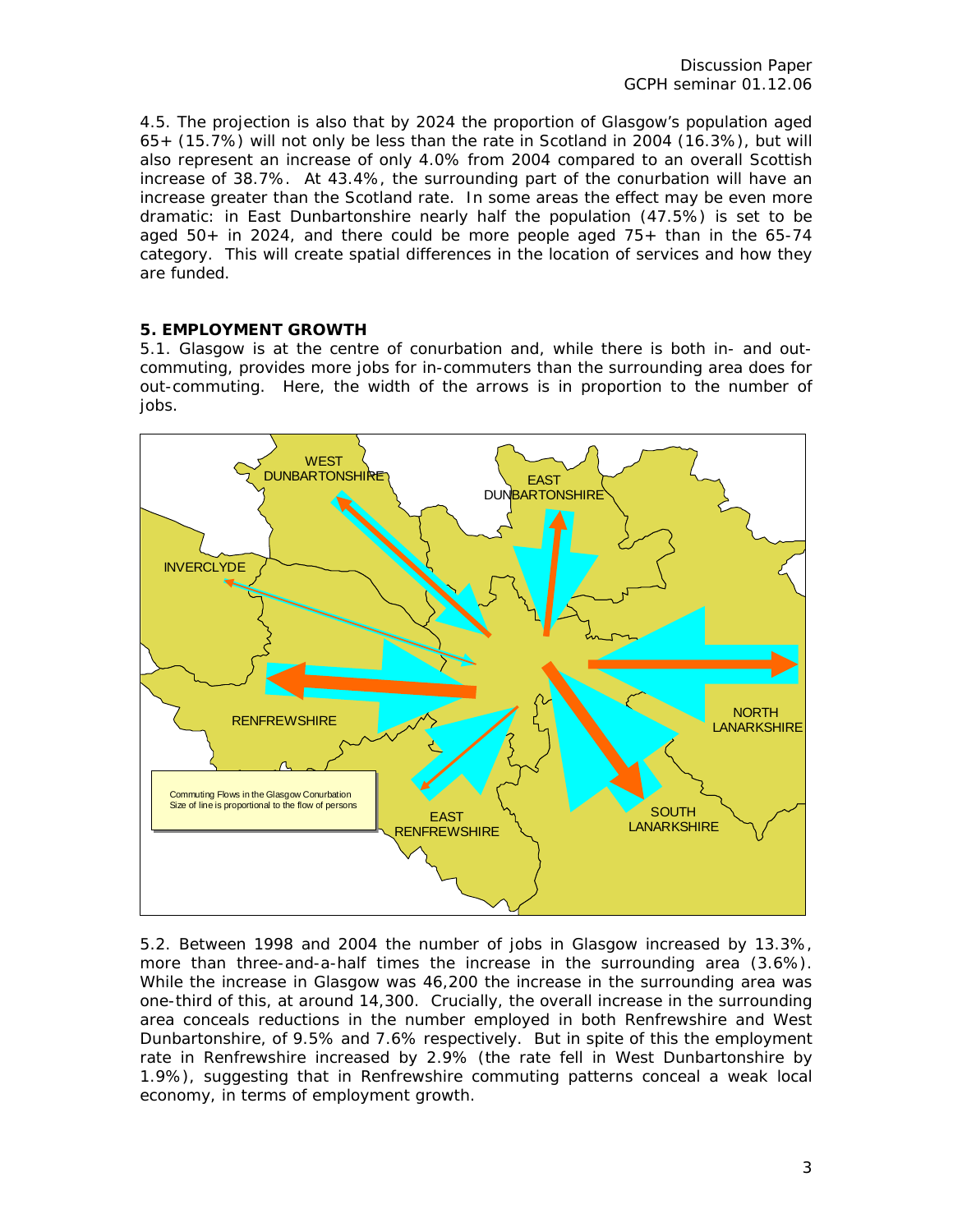5.3. In Manchester there is a similar pattern, but to a lesser degree. Over the same period the number of jobs in Manchester and Salford combined increased by 15.9% while those in the surrounding area increased by 8.2%. Although the increase in Manchester/Salford was almost double that of the surrounding area, the latter increase was still greater than the GB increase of 6.9%. Strong employment growth in the centre has been complemented by growth in the surrounding area, albeit to a lesser extent.

5.4. The trend in Liverpool is also the same. The number of jobs increased in Liverpool by 8.6% while the increase in the surrounding area was 6.4%. While the centre grew faster than the surrounding area, the difference between the centre and the periphery was not as great as in either Glasgow or Manchester/Salford. But the surrounding area has made a clear contribution to the overall employment growth in the conurbation.

5.5. Employment growth in the surrounding part of Glasgow has been proportionately lower than in the comparator cities. Within the surrounding area, the lowest rates of growth are in the western part of the conurbation: Inverclyde, Renfrewshire and West Dunbartonshire. Both North and South Lanarkshire had employment growth rates above the GB rate (9.8% and 10.0% respectively between 1998 and 2004), but below the Glasgow rate.

5.6. While 6.0% of the jobs in Glasgow are in manufacturing, this rises to 12.7% in North Lanarkshire, 13.6% in Renfrewshire, and 15.1% in South Lanarkshire. If the view is taken that this sector is vulnerable to further job losses, then the effect will be more severe in the areas surrounding Glasgow, than in Glasgow itself.

## **6. IMPLICATIONS**

6.1. There are two possible conclusions from this analysis of Glasgow and the surrounding area: either expansion in Glasgow has been at the expense of surrounding area, or it has been a consequence of circumstances in the surrounding area. Continuing development in Glasgow, the availability of additional sites and the continued supply of labour all suggest that further growth is possible. But is further city centre growth sustainable? And should the policy consequence be to support areas not currently experiencing growth, or to maximise growth in the centre to achieve spin-offs for surrounding area?

6.2. These changes may be better understood in the light of the geographic location of economic change. The knowledge economy favours cities in the same way that light and electrical engineering favoured greenfield sites during the 1980s and 1990s. Networking, informal links and the attractiveness of face-to-face contact means that cities have the edge over smaller areas, quite apart from the advantages cities have in terms of higher education, the provision of suitable premises, a larger pool of available labour and better connectivity to other locations. For these reasons cities will continue to have an importance not necessarily related to the size of their population. There is no reason to suppose that Glasgow's population should be directly representative of that of Scotland, given the nature and variety of opportunities the city provides.

6.3. Glasgow is not only surrounded by suburbs tapering by distance from the city centre, but also by a ring of small- and medium–sized towns that owe a large part of